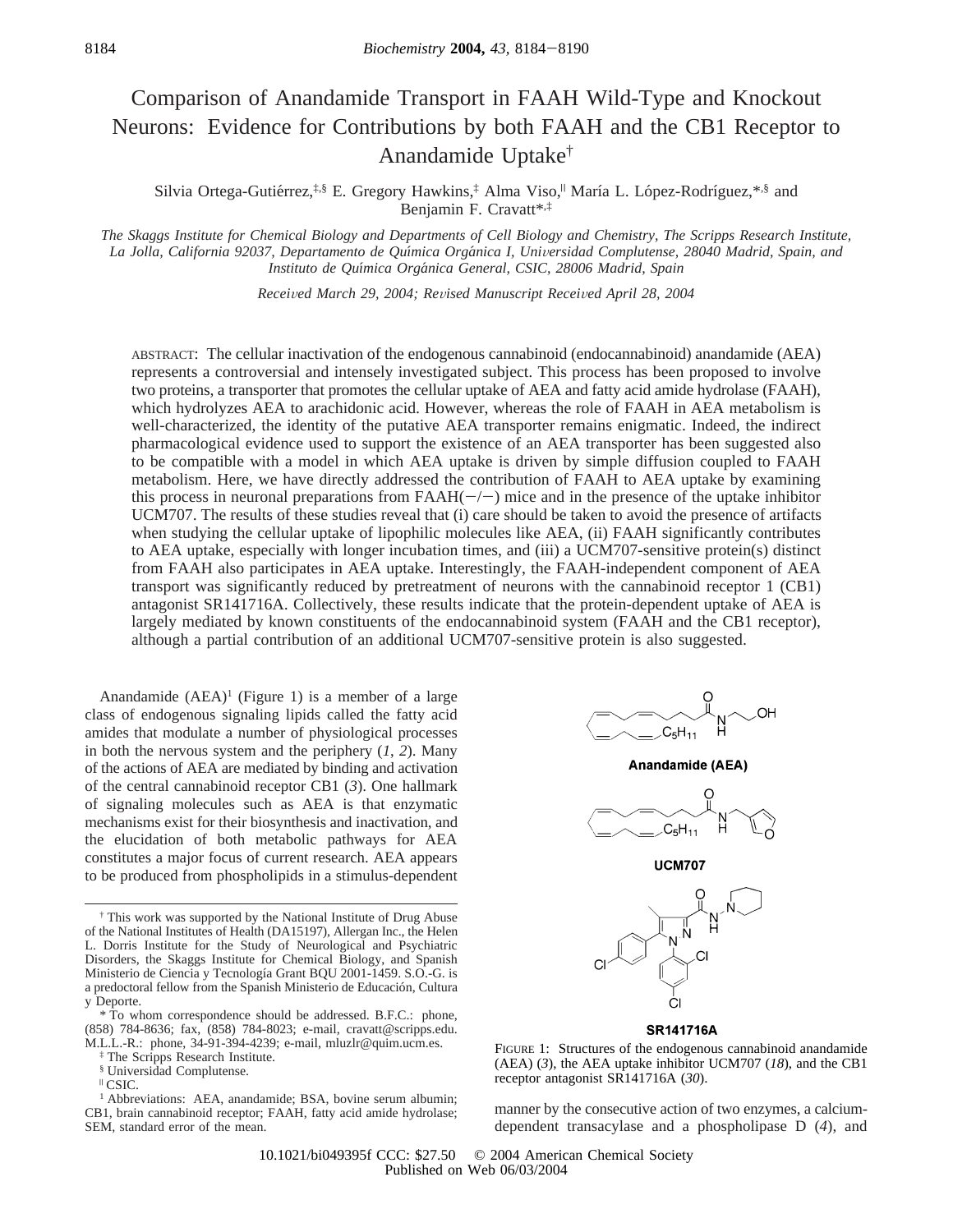inactivated by a two-step process involving the transport of this lipid into cells (*5*) followed by intracellular hydrolysis by the integral membrane enzyme fatty acid amide hydrolase (FAAH) (*6*, *7*). However, with respect to the inactivation of AEA, only FAAH has been molecularly characterized and structurally studied (*8*, *9*). Indeed, the actual nature and mechanism of AEA uptake or, more generally, the movement of this fatty acid amide not only through biological membranes but also through aqueous media (extracellular and cytoplasmic) remains an enigmatic and controversial subject (*10*).

The existence of a protein transporter involved in the uptake of AEA from the extracellular medium to the cytoplasm has been postulated on the basis of the temperature dependence, saturability, substrate specificity, and pharmacological inhibition of this uptake process (*5*, *11*, *12*). However, these biochemical characteristics are also compatible with other mechanisms for AEA uptake and cannot be viewed as unequivocal evidence of a protein transporter. For example, the simple diffusion of hydrophobic molecules across cell membranes or lipid vesicles is temperaturedependent (*10*). Likewise, saturability could reflect the insolubility of AEA in aqueous media or the solubility limit of AEA in cell membranes. Finally, all four features could also be compatible with a diffusion-controlled uptake mechanism followed by FAAH metabolism. Consistent with this latter possibility, several studies have already described not only the existence of cross regulation between the AEA transporter and FAAH (*13*, *14*) but also the absence of any protein-mediated, FAAH-independent component of AEA transport (*15*, *16*). These findings, together with the fact that most of the AEA uptake inhibitors described to date exhibit similar affinities for FAAH (*17*), have hindered experimental efforts to distinguish between the contribution of FAAH and any potential "FAAH-independent" component of AEA transport.

Given the aforementioned issues, efforts to study the cellular uptake of AEA would clearly benefit from (i) selective inhibitors of this process and (ii) cellular preparations devoid of FAAH. With the recent development of the first uptake inhibitors that show minimal activity against FAAH (*18*, *19*) and the generation of the first FAAH knockout  $[(-/-)]$  mice (20), these two criteria appear to have been met. Here, we have examined AEA uptake in primary neuronal cultures obtained from  $FAAH(+/+)$  and  $-(-/-)$ mice and tested the sensitivity of this process to UCM707 (Figure 1), an inhibitor of AEA uptake with only weak activity against FAAH  $\text{IC}_{50}$  (AEA uptake) = 0.8  $\mu$ M; IC<sub>50</sub>  $(FAAH)/IC_{50}$  (AEA uptake)  $\approx$  40] (18). The results of these studies indicate that AEA uptake is mediated by a combination of FAAH-dependent and FAAH-independent mechanisms, with at least a portion of the latter process being sensitive to inhibition by UCM707 and the CB1 receptor antagonist SR141716A (Figure 1).

## **EXPERIMENTAL PROCEDURES**

*Reagents. N*-Arachidonoyl[5,6,8,9,11,12,14,15-3 H]ethanolamine ([3 H]AEA, 200 Ci/mmol) was obtained from Moravec Biochemicals, Inc. Unlabeled anandamide and UCM707 were synthesized as previously described (*8*, *18*). The CB1 antagonist SR141716A was kindly provided by the National Institute on Drug Abuse. Culture reagents were purchased from Gibco, and all other reagents were purchased from Sigma (St. Louis, MO) unless otherwise indicated.

*Cell Culture.* Neuronal cortical cell cultures were prepared from 15-day-old mouse embryos. FAAH(+/+) and FAAH- (-/-) mice were developed as described previously (*20*) and represented inbred animals backcrossed for at least five generations onto the C57BL/6 background. Dissociated cortical cells were plated on six-well culture plates precoated with poly(D-lysine) and laminin. Plating media consisted of Eagles' MEM supplemented with 5% horse serum, 5% fetal bovine serum (FBS), 2 mM glutamine, 2 g/L NaHCO<sub>3</sub>, and 20 mM glucose. Cortical neurons were tested after being cultured *in vitro* for 5-6 days.

*Determination of the Rate of Cellular Uptake of [3 H]- Anandamide*. Incorporation of AEA into neurons was assessed by incubating the cells in DMEM (1 mL) with 100 nM radiolabeled AEA (0.45 nM [<sup>3</sup>H]AEA, brought to 100 nM with nonradioactive AEA), in the presence or absence of different concentrations of fatty acid-free bovine serum albumin (BSA) and UCM707 as indicated in the experiments. Incubations were stopped by placing the culture plates on ice and rapidly aspirating the media. Cells were rinsed three times with 1.5 mL of ice-cold Krebs-Hepes buffer [118 mM NaCl, 4.7 mM KCl, 1.3 mM CaCl<sub>2</sub>, 20.0 mM NaHCO<sub>3</sub>, 2.4 mM MgSO4, 1.0 mM NaH2PO4, 4.0 *µ*M EDTANa2, 110 *µ*M ascorbic acid, 11.1 mM glucose, and 10.0 mM Hepes (pH 7.4)] containing 1% (w/v) BSA. Then, the cells were scraped and subjected to lipid extraction with methanol. Radioactivity in the extracts was measured by liquid scintillation counting. For a typical experiment (5% BSA, incubation for 10 min), the specific quantity of AEA uptake into neurons was approximately 0.5 pmol/well, or 0.5% of the total AEA in the assay.

For experiments carried out in the presence of UCM707 or SR141716A, cells were preincubated at 37 °C for 10 min in the presence of these agents and then the rate of uptake of AEA was measured as indicated above.

IC50 values were calculated after subtraction of the noncellular adsorption of AEA for each point, and the curves were obtained by nonlinear least-squares fitting of the data (one-site competition) with GraphPad Prism (GraphPad Software, San Diego, CA).

The noncellular uptake of AEA was assessed by running the identical experiments in parallel using plates without cells. Each graph point represents duplicate determinations, and results are based on two or three independent experiments.

*Western Blot Analysis.* Neurons were washed with icecold PBS and lysed in TBS (pH 7.6) containing 10% glycerol, 1% Nonidet P-40, 1 mM EDTA, 1 mM EGTA, and Complete protease inhibitor cocktail (Roche). Brain homogenates were obtained as previously reported (*20*). Equal amounts of protein (100 *<sup>µ</sup>*g) were resolved on SDS-PAGE and transferred to nitrocellulose, and FAAH Western blots were conducted using polyclonal anti-FAAH antibodies as described previously (*20*).

### **RESULTS**

*Characterization of a Noncellular Component for AEA Uptake.* To compare the uptake of AEA in  $FAAH(+/+)$  and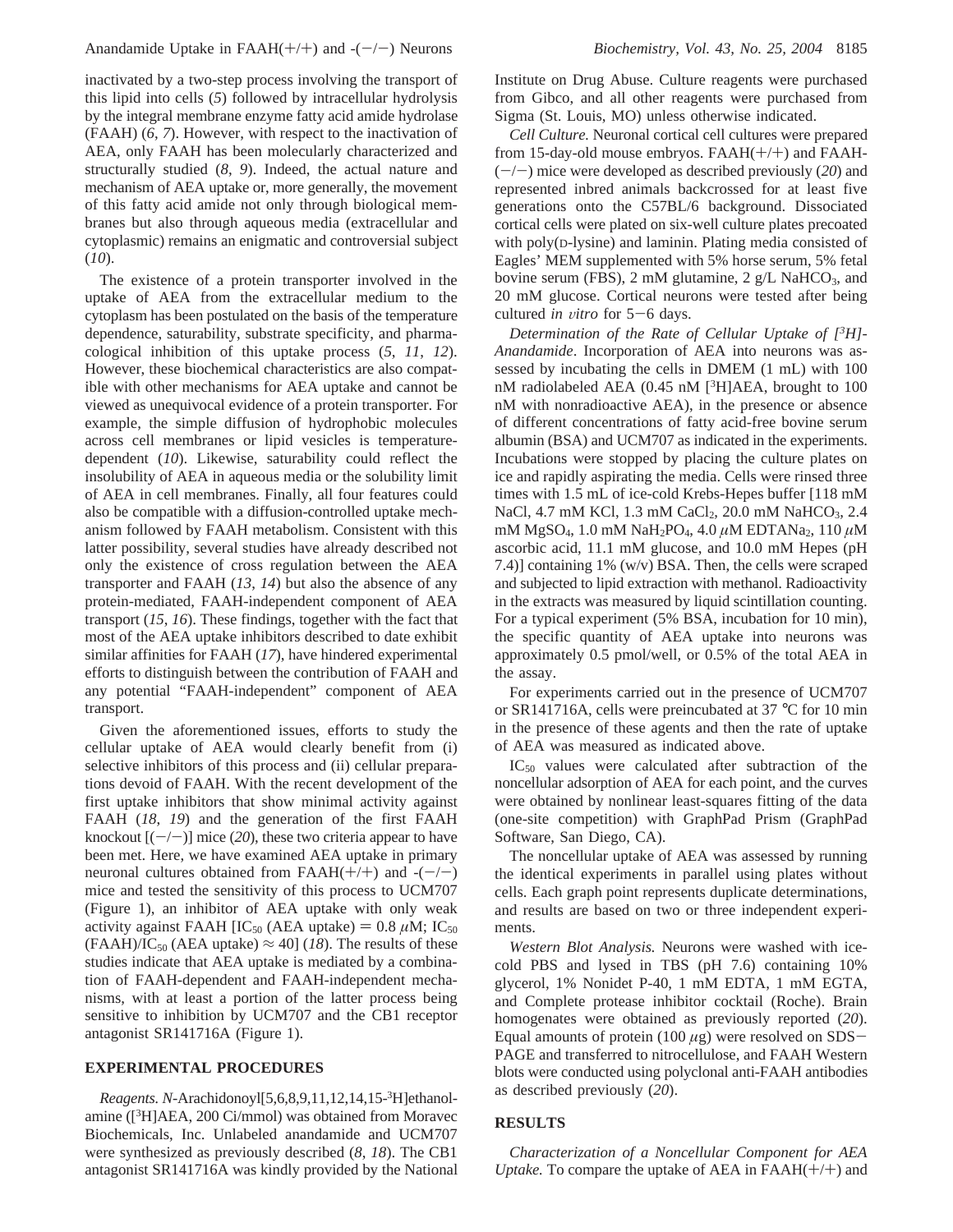

FIGURE 2: Binding of AEA to plastic cell culture plates in the presence or absence of cells. (A) AEA uptake measured at 37 and  $4 °C$  in plates without ( $\square$ ) or with FAAH(+/+) cortical neuronal cultures  $(\blacksquare)$ . All uptake measurements were conducted for 4 min with 100 nM <sup>[3</sup>H]AEA in cell culture media. Data represent averages and standard errors (SEM) of at least three independent experiments performed in duplicate. (B) UCM707 blocks uptake of AEA onto plates without cells in a dose-dependent manner (100% uptake corresponds to 14.1 pmol of AEA/well). Culture plates without cells were incubated at 37 °C for 4 min with 100 nM  $[3H]$ -AEA in culture media in the presence of different concentrations of UCM707. Points represent the subtraction of the extent of  $[3H]$ -AEA accumulation at  $4^{\circ}$ C from the extent of [<sup>3</sup>H]AEA accumulation at 37 °C. The curve was generated using the sigmoidal doseresponse fit (GraphPad Prism). The inset shows the quantity of AEA bound to wells at 37 ( $\blacksquare$ ) or 4 °C ( $\blacktriangle$ ). Results are expressed as means  $\pm$  SEM of at least two independent experiments performed in duplicate.

 $-(-/-)$  neurons, we first established conditions that allowed reliable measurement of the accumulation of this lipid into neuronal cultures. Considering that AEA is highly hydrophobic, we were concerned about potential nonspecific interactions, such as the adsorption of this lipid onto plastic culture plates. Indeed, when AEA was incubated in serumfree media with plates lacking cells, a strong level of nonspecific binding was observed that was, surprisingly, even greater than the level of binding of this lipid to plates containing wild-type mouse cortical neurons (Figure 2A). Notably, this absorption of AEA onto culture plates lacking cells was temperature-dependent (Figure 2A) and blocked by the uptake inhibitor UCM707 in a dose-dependent manner that exhibited a sigmoid-like curve characteristic of specific interactions between a protein and its ligand (Figure 2B). These data indicate that many of the controls typically used to indicate the presence of an AEA transporter (*5*, *11*) are not capable of distinguishing specific (i.e., binding to protein) from nonspecific (i.e., binding to culture plates) components of AEA uptake. Accordingly, an alternative set of conditions was required to accurately assess the uptake of AEA into cultured cells.

The high degree of nonspecific binding of AEA (and apparently UCM707 as well) to plastic culture plates mandated the inclusion of a protein carrier for maintenance of these lipophilic molecules in solution. In this regard, bovine serum albumin (BSA) has been successfully used in other lipid transport studies [e.g., fatty acid transport (*21*, *22*)] to reduce the level of nonspecific interactions of lipids with surfaces, thereby facilitating the assessment of their interactions with specific binding sites. Notably, however, BSA has not been included in most of the previous investigations of AEA transport (*5*, *11*), with an exception being a recent study that measured AEA uptake in the presence of low levels of BSA (0.4%) (*15*). Therefore, we incubated AEA with increasing amounts of BSA in media



**in duplicate. FIGURE 3:** AEA uptake in the presence of bovine serum albumin  $(BSA)$ . (A) Culture plates without cells were incubated with  $[3H]$ -AEA (100 nM) at  $37^{\circ}$ C for 4 min in the presence of the indicated concentrations of BSA. The inset shows the quantity of AEA bound to wells in the absence of BSA (white bar), in the presence of 1% BSA (black bar), or after blocking with 1% BSA followed by washing in BSA-free culture media (gray bar). (B) Culture plates with  $FAAH(+/+)$  neurons (black bars) or without cells (white bars) were incubated with [ $3H$ ]AEA (100 nM) at 37 °C for 5 or 10 min in the presence of the indicated concentrations of BSA. Results are expressed as means  $\pm$  SEM of at least two independent experiments performed in duplicate.

on empty culture plates and identified a concentration of BSA (5%) at which the nonspecific binding of AEA to plates was largely eliminated (Figure 3A). Under these conditions (5% BSA, incubation for  $5-10$  min), uptake of AEA into FAAH- $(+/+)$  cortical neurons was found to be significantly greater than the nonspecific uptake of this lipid onto plates with no cells (Figure 3B). In contrast, similar incubations carried out in the presence of 1% BSA failed to differentiate the cellular and noncellular components of AEA uptake (Figure 3B). Therefore, for all subsequent experiments, the uptake of AEA was measured in the presence of 5% BSA, where specific (cellular) uptake was determined by subtracting measurements of uptake in neuronal cultures from measurements of uptake in plates with no cells.

*AEA Uptake in FAAH(+/+) and -(-/-) Neurons.* We next examined the uptake of AEA into cultured preparations of cortical neurons from FAAH $(+/+)$  and  $-(-/-)$  mice. Western blotting confirmed that FAAH was strongly expressed in FAAH $(+/+)$  neurons, but absent from FAAH $(-/-)$ neurons (Figure 4A). The time course of AEA uptake into  $FAAH(+/+)$  neurons showed that total AEA uptake remained greater than noncellular AEA uptake throughout the experiment (Figure 4B, left panel). Subtraction of noncellular AEA uptake from total uptake revealed that the specific (cellular) uptake of AEA exhibited saturation kinetics (Figure 4B, right panel). In an analogous set of experiments conducted with  $FAAH(-/-)$  neurons, differences between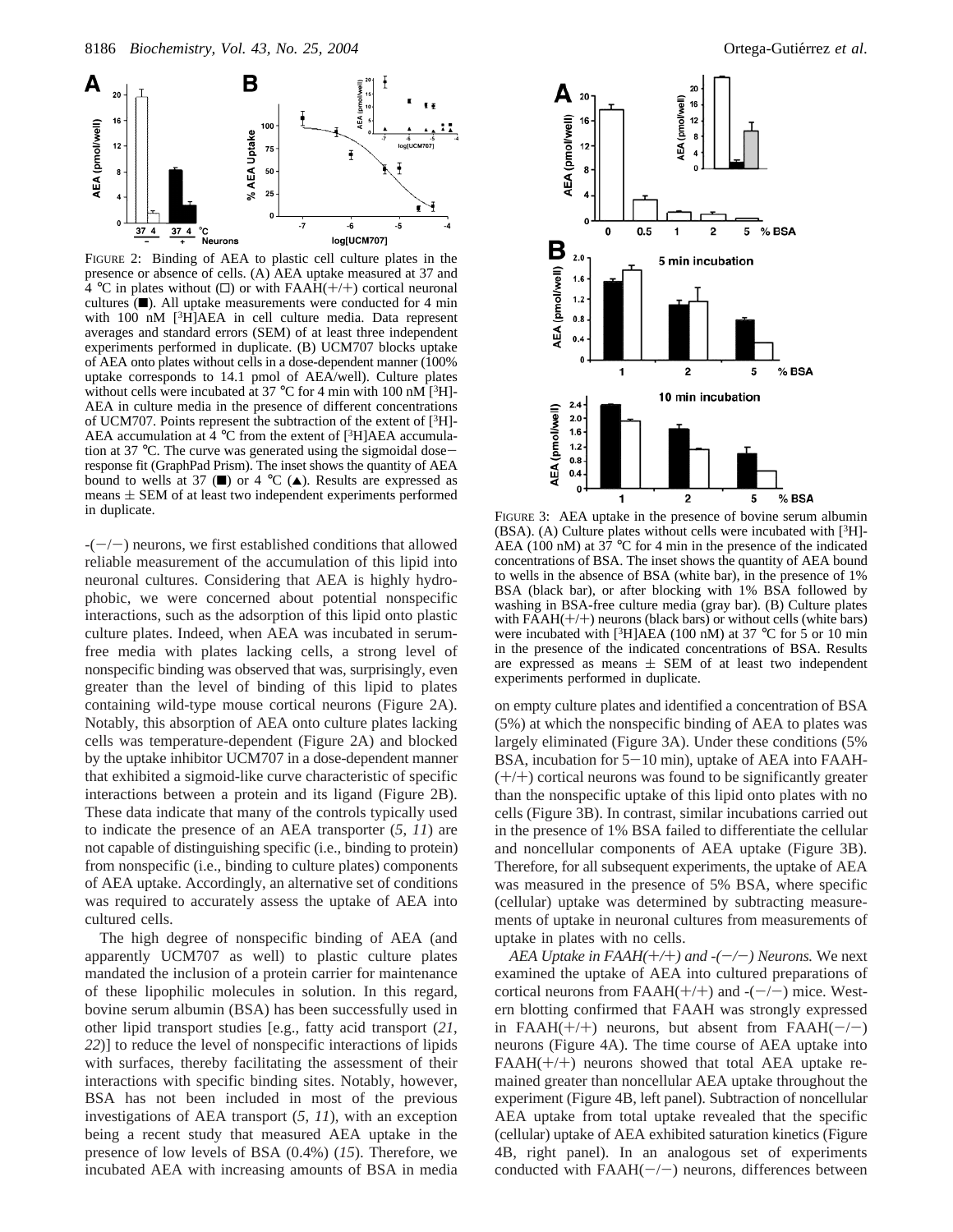

FIGURE 4: Time course of uptake of AEA in FAAH $(+/+)$  and  $-(-/-)$  neurons. (A) Western blot analysis of FAAH expression in cortical neuronal cultures from  $FAAH(+/+)$  and  $-(-)$  mice. Brain homogenates from  $FAAH(+/+)$  mice were included as a positive control. FAAH immunoreactivity appears as a 63 kDa band, consistent with the predicted molecular mass of this protein (*8*). (B) Comparison of AEA uptake in FAAH(+/+) neurons ( $\blacksquare$ ) and plates without cells ( $\blacktriangle$ ) in the presence of 5% BSA (100 nM [<sup>3</sup>H]AEA at 37 °C for 10 min) (left panel). Cell-specific uptake of AEA for FAAH(+/+) neurons after subtraction of noncellular uptake (right panel). (C) Comparison of AEA uptake in FAAH(-/-) neurons (1) and plates without cells ( $\blacktriangle$ ) in the presence of 5% BSA (100 nM [<sup>3</sup>H]AEA at 37 °C for 10 min). Results are expressed as means  $\pm$  SEM of at least two independent experiments performed in duplicate.

total and noncellular AEA uptake were detected over the first 20 min and were comparable, although lower in magnitude, to differences detected in  $FAAH(+/+)$  neurons (Figure 4C). However, at longer times, noncellular AEA uptake onto empty plates approached the same values as AEA uptake measured in the presence of  $FAAH(-/-)$ neurons, indicating that specific AEA uptake saturated at lower cellular concentrations of this lipid in  $FAAH(-/-)$ neurons than in  $FAAH(+/+)$  neurons. Consistent with this notion,  $FAAH(-/-)$  neurons accumulated less total AEA than  $FAAH(+/+)$  neurons at all time points that were examined (compare quantities of AEA in panels B and C of Figure 4). These data indicate that FAAH significantly contributes to AEA uptake, especially at extended incubation times. However, at earlier time points (e.g., 10 min), a specific component of AEA uptake could be measured in both FAAH( $+$ / $+$ ) and  $-$ ( $-$ / $-$ ) neurons, and therefore, this FAAH-independent process was further investigated.

*Inhibition of AEA Uptake by UCM707.* Using a 10 min incubation, we assessed the inhibition of uptake of AEA into both  $FAAH(+/+)$  and  $FAAH(-/-)$  neurons in the presence of varying concentrations of the transport inhibitor UCM707 (Figure 1) (*18*). UCM707 was found to inhibit AEA uptake in both FAAH $(+/+)$  and  $-(-/-)$  neurons (panels A and B of Figure 5, respectively) with comparable potencies  $[IC_{50}$ - $(+/+) = 4 \pm 1 \mu M$ ; IC<sub>50</sub>(-/-) = 3  $\pm$  1  $\mu$ M]. These data indicated that a UCM707-sensitive protein(s) distinct from FAAH contributed to AEA uptake. We next tested the role of the CB1 receptor, which is present at high concentrations in cortical neurons (5), in AEA uptake by assessing this process in the presence of the CB1 antagonist SR141716A (Figure 1). Notably, treatment of  $FAAH(+/+)$  and  $-(-/-)$ neurons with SR141716A (100 nM) reduced the uptake of AEA to a significant extent  $(\sim 20\%)$  in both sets of cells (Figures 6B and 7B, respectively). Interestingly, however, in  $FAAH(-/-)$  neurons (Figure 7A,C) but not in FAAH- $(+/+)$  neurons (Figure 6A,C), SR141716A was found to markedly alter the inhibition profile of UCM707, reducing both the potency and efficacy of this agent  $(IC_{50}$  values of 11 and 3 *µ*M and maximal inhibition values of ∼50 and ∼80% in the presence and absence of SR141716A, respectively). These data suggest that both the FAAH- and CB1 dependent components of AEA uptake are sensitive to UCM707 and, once the contributions of these two proteins have been eliminated [e.g., in  $FAAH(-/-)$  neurons treated with SR141716A], the residual cellular uptake of AEA is



FIGURE 5: Inhibition of AEA accumulation by UCM707 in FAAH-  $(+/+)$  and  $-(-/-)$  neurons. FAAH $(+/+)$  (A) and FAAH $(-/-)$  (B) neurons were incubated with [3H]AEA (100 nM) for 10 min in the presence of different concentrations of UCM707. Results represent specific AEA accumulation at 37 °C corrected for noncellular binding measured in parallel in plates without cells and are expressed as the percentage of control experiments carried out in the absence of UCM707, where 100% uptake corresponds to 0.85 and 0.55 pmol of AEA/well for FAAH $(+/+)$  and  $-(-/-)$  neurons, respectively. Each data point corresponds to the mean  $\pm$  SEM of at least two independent experiments performed in duplicate. The points were generated using GraphPad Prism, and the curves were obtained using the sigmoidal dose-response fit.

in large part mediated by simple diffusion (i.e., insensitive to inhibition by UCM707).

*Relati*V*e Contribution of Known Proteins, No*V*el Proteins, and Diffusion to the Cellular Uptake of AEA.* Collectively, the results described above indicate that the cellular uptake of AEA is a complex process that involves multiple proteins, as well as simple diffusion. The relative contributions made by each of these factors to AEA transport can be gleaned by directly comparing the absolute levels of AEA uptake into neurons under conditions in which specific proteins have been deleted or inhibited. As is shown in Figure 8, such a comparison reveals that AEA uptake is largely mediated by a combination of known proteins in the endocannabinoid sytem (FAAH and CB1 receptor) and simple diffusion, which together account for ∼70% of this process. Notably, however, the remaining component of AEA uptake is sensitive to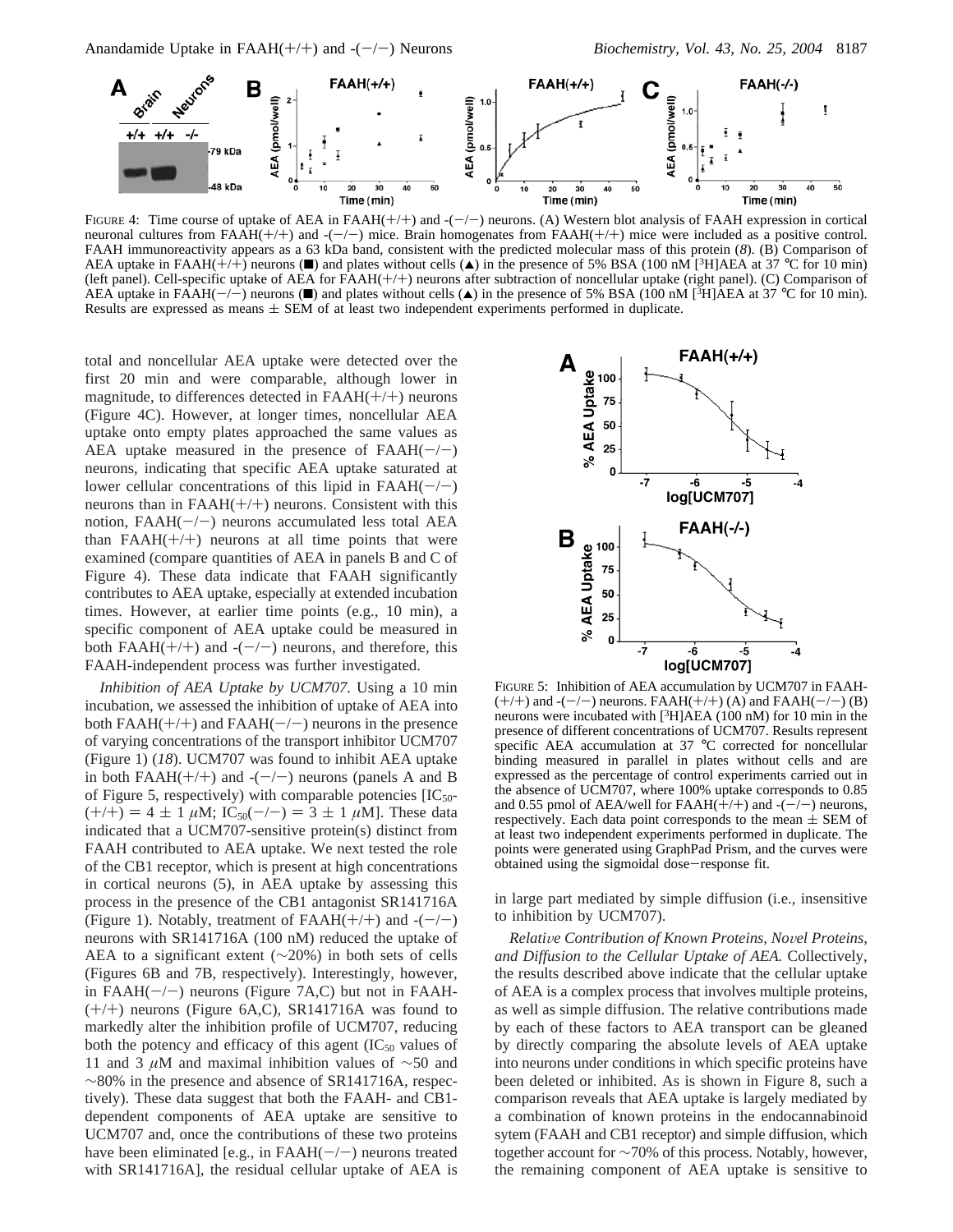

FIGURE 6: Inhibition of AEA uptake by UCM707 in  $FAAH(+/+)$ neurons in the presence of the CB1 antagonist SR141716A. (A) FAAH(+/+) neurons were preincubated for 10 min at 37  $^{\circ}$ C in the presence of 100 nM SR141716A and then incubated with AEA (100 nM) for 10 min in the presence of different concentrations of UCM707. Results represent specific AEA accumulation at 37 °C corrected for noncellular binding measured in parallel in plates without cells and are expressed as the percentage of control experiments carried out in the absence of UCM707, where 100% uptake corresponds to 0.52 pmol of AEA/well. Each data point corresponds to the mean  $\pm$  SEM of at least two independent experiments performed in duplicate. The points were generated using GraphPad Prism, and the curves were obtained using the sigmoidal dose-response fit. (B) AEA uptake in  $FAAH(+/+)$ neurons in the absence or presence of 100 nM SR141716A. (C) Overlay of the inhibition of uptake of AEA by UCM707 in FAAH-  $(+/+)$  neurons in the absence (O) or presence ( $\blacksquare$ ) of 100 nM SR141716A.



FIGURE 7: Inhibition of AEA uptake by UCM707 in FAAH( $-/-$ ) neurons in the presence of SR141716A. (A) FAAH( $-/-$ ) neurons neurons in the presence of SR141716A. (A) FAAH( $-/-$ ) neurons were preincubated for 10 min at 37 °C in the presence of 100 nM SR141716A and then incubated with  $[3H]AEA$  (100 nM) for 10 min in the presence of different concentrations of UCM707. Results represent specific AEA accumulation at 37 °C corrected for noncellular binding measured in parallel in plates without cells and are expressed as the percentage of control experiments carried out in the absence of UCM707, where 100% uptake corresponds to 0.40 pmol of AEA/well. Each data point corresponds to the mean  $\pm$  SEM of at least two independent experiments performed in duplicate. The points were generated using GraphPad Prism, and the curves were obtained using the sigmoidal dose-response fit. (B) AEA uptake in  $FAAH(-/-)$  neurons in the absence or presence of 100 nM SR141716A. (C) Overlay of the inhibition of AEA uptake by UCM707 in FAAH $(-/-)$  neurons in the absence (O) or presence  $(\blacksquare)$  of 100 nM SR141716A.

UCM707, which suggests the existence of an additional UCM707-binding protein(s) (UCM707-BP) that also participates in the cellular transport of AEA.

# **DISCUSSION**

Many experimental challenges must be addressed to define a role for potential lipid-binding and transporting proteins in the cellular uptake of hydrophobic molecules such as AEA. Indeed, even for well-studied lipid transport events, such as uptake of free fatty acid into cells, considerable debate still exists about whether proteins play a role in these processes



FIGURE 8: Relative contribution of individual proteins and diffusion to the cellular uptake of AEA. The absolute quantities of uptake of AEA into  $FAAH(+/+)$  neurons,  $FAAH(-/-)$  neurons,  $FAAH (-/-)$  neurons with SR141716A, and FAAH $(-/-)$  neurons with SR141716A and UCM707 are compared. Values represent amounts of specific [3H]AEA observed under each condition (total [3H]AEA bound to plates with cells  $-$  [<sup>3</sup>H]AEA bound to plates without cells). UCM707-BP is a putative UCM707-binding protein.

(*21*). Some complicating factors include (i) the nonspecific adsorption of lipids to plastic surfaces, such as culture plates, (ii) the protein-independent diffusion of lipids into and across cell membranes, and (iii) the presence of intracellular catabolic enzymes that create a driving force for the uptake of their lipid substrates. Our data indicate that, in the absence of a carrier protein, AEA binds culture plates lacking cells to an even greater extent than plates containing cells (Figure 2A). This adsorption is temperature-dependent (Figure 2A) and can be blocked by inhibitors of AEA uptake such as UCM707 in a dose-dependent manner (Figure 2B), demonstrating that traditional controls used to distinguish "specific" from "nonspecific" AEA transport (*5*, *11*) are not adequate in accounting for the noncellular component of uptake. Collectively, these results indicate that previous studies describing the neuronal uptake of AEA (*5*, *11*, *23*) may have been convoluted by the nonspecific binding of this lipid to culture plates, since this process exhibits many of the features (e.g., temperature dependence and pharmacological inhibition) that have been used to support the contention that AEA uptake is a protein-mediated process. We were able to significantly reduce the noncellular component of AEA uptake by including the lipid carrier protein BSA in the culture media, consistent with the broad use of this protein to improve the solubility and diffusion of lipids through aqueous media (*21*, *22*). We found that 5% BSA was sufficient for measuring a clear difference between the quantities of AEA taken up by plates containing and lacking neurons (Figure 3B).

After having established conditions under which the cellular uptake of AEA could be accurately measured, we compared this process in neurons from  $FAAH(+/+)$  and  $FAAH(-/-)$  mice to evaluate the contribution of FAAH to the AEA transport process. FAAH was found to make significant contributions to AEA transport, especially at later time points, where the cellular and noncellular uptake of AEA could not be distinguished in  $FAAH(-/-)$  neurons because lower absolute concentrations of AEA were taken up by these cells than by  $FAAH(+/+)$  neurons (Figure 4). These results are in agreement with previously reported studies that described an increased level of AEA transport in cells overexpressing FAAH and a reduced level of AEA transport in the presence of FAAH inhibitors (*13*-*15*). However, at early time points, we also observed a FAAHindependent component to AEA transport, indicating that the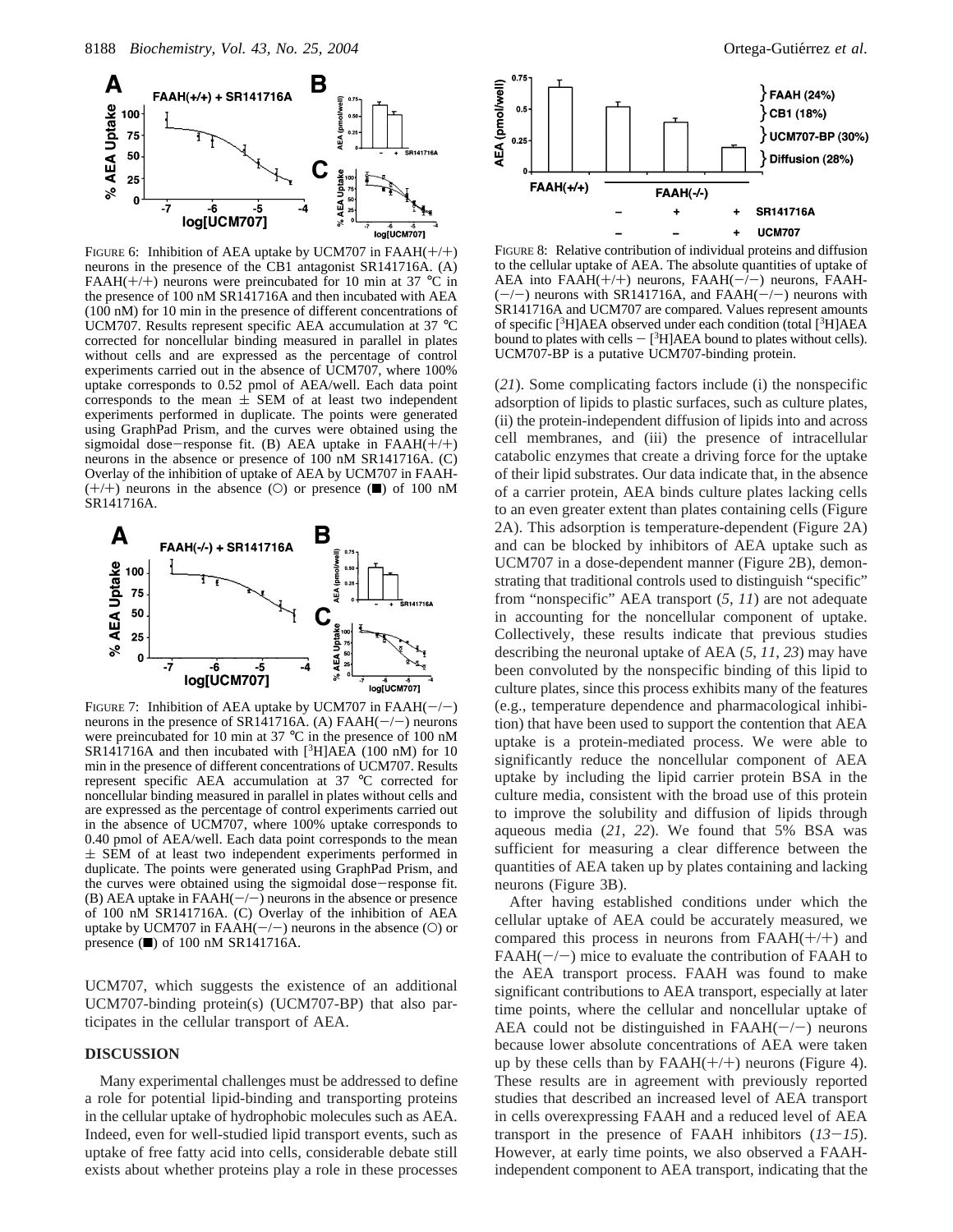initial cellular uptake of this lipid was not intrinsically linked to hydrolysis by FAAH. Consistent with this notion, synaptosomal preparations from  $FAAH(-/-)$  mice were recently shown to exhibit saturable (albeit greatly reduced) uptake of AEA (*24*).

Interestingly, this FAAH-independent component of AEA uptake was significantly reduced by the transport inhibitor UCM707 (*18*), suggesting that an additional protein(s) sensitive to this pharmacological agent participated in the transport of AEA. One protein that may contribute to the cellular uptake of AEA is its endogenous receptor, the CB1 receptor. Consistent with this notion, the CB1 antagonist SR141716A was found to reduce AEA uptake in both FAAH(+/+) and  $-(-)$  neurons (Figures 6B and 7B, respectively). Interestingly, however, while SR141716A had little effect on the inhibition of AEA uptake by UCM707 in FAAH $(+/+)$  neurons (Figure 6C), this CB1 antagonist blocked a large portion of the UCM707-sensitive component of AEA transport into  $FAAH(-/-)$  neurons (Figure 7C). These data indicate that both FAAH and the CB1 receptor contribute to the cellular uptake of AEA and each of these components is sensitive to UCM707. UCM707's effect on the FAAH-specific portion of AEA uptake was initially somewhat surprising considering that this agent exhibits a relatively low potency for FAAH *in vitro* (IC<sub>50</sub> = 30  $\mu$ M). However, these data may suggest that it is difficult to make direct comparisons between *in vitro* and *in situ*  $IC_{50}$  values, especially for lipophilic agents such as UCM707, which could accumulate to high concentrations in cells and, as a consequence, inhibit FAAH activity.

Once the FAAH- and CB1-dependent portions of AEA uptake, which combine to represent more than 40% of this process (Figure 8), are eliminated by, for example, treating  $FAAH(-/-)$  neurons with SR141716A, two distinct components remain that can be distinguished on the basis of their relative sensitivities to UCM707. Approximately 50% of the non-FAAH, non-CB1 portion of AEA uptake is UCM707 insensitive (Figure 8), suggesting that it likely represents the simple diffusion of AEA across cell membranes. However, the other half of this process is still inhibited by UCM707 (Figure 8), indicating that an additional UCM707-binding protein (UCM707-BP) distinct from FAAH and the CB1 receptor also contributes to AEA uptake. With regard to the potential identity of this unknown UCM707-BP, we hypothesize that it may represent a cytosolic lipid-binding protein that facilitates the transfer of AEA from CB1 receptors on the plasma membrane to intracellular membranes where FAAH is localized (*25*). In such a model, the proteinmediated uptake of AEA would constitute a concerted pathway from the site of action (CB1 receptor) to the site of degradation (FAAH). In general support of this idea, cytosolic lipid-binding proteins have been shown to play major roles in the intracellular transport of a variety of lipids between different membrane compartments, including fatty acids (*26*), cholesterol (*27*), and ceramide (*28*). Additionally, this model would also be consistent with recent findings showing that the cellular release of AEA is blocked by transport inhibitors (*24*, *29*), as an intracellular lipid-shuttling protein could promote the bidirectional movement of fatty acid amides into and out of neurons.

In summary, the studies described in this paper, which represent the first direct examination of the role that FAAH plays in regulating transport of AEA into neurons, provide compelling evidence that this enzyme makes significant contributions to AEA uptake. Our findings also suggest the involvement of additional proteins in this process, at least one of which is the CB1 receptor, while the other(s) remains to be identified. Overall, these results highlight the fact that the cellular uptake of AEA is a complex event mediated by several proteins, as well as by simple diffusion. Moreover, the net contribution made by any single protein (known or unknown) to the cellular uptake of AEA appears to be relatively modest, suggesting that the development of highaffinity antagonists of this multicomponent process may prove to be more challenging than originally anticipated.

### **ACKNOWLEDGMENT**

We thank Prof. T. Bartfai, M. M. Bahrens, and J. Lucero for their help with neuronal cultures, Prof. M. Guzmán and G. Velasco for helpful discussions, and A. E. Speers and M. P. Patricelli for critical reading of the manuscript.

#### **REFERENCES**

- 1. Di Marzo, V., Bisogno, T., De Petrocellis, L., Melck, D., and Martin, B. R. (1999) Cannabimimetic fatty acid derivatives: the anandamide family and other endocannabinoids, *Curr. Med. Chem. <sup>6</sup>*, 721-744.
- 2. Schmid, H. H., and Berdyshev, E. V. (2002) Cannabinoid receptorinactive N-acylethanolamines and other fatty acid amides: metabolism and function, *Prostaglandins, Leukotrienes Essent. Fatty Acids 66*, 363-376.
- 3. Devane, W. A., Hanus, L., Breuer, A., Pertwee, R. G., Stevenson, L. A., Griffin, G., Gibson, D., Mandelbaum, A., Etinger, A., and Mechoulam, R. (1992) Isolation and structure of a brain constituent that binds to the cannabinoid receptor, *Science 258*, 1946-1949.
- 4. Cadas, H., di Tomaso, E., and Piomelli, D. (1997) Occurrence and biosynthesis of endogenous cannabinoid precursor, N-arachidonyl phosphatidylethanolamine, in rat brain, *J. Neurosci. 17*, <sup>1226</sup>-1242.
- 5. Beltramo, M., Stella, N., Calignano, A., Lin, S. Y., Makriyannis, A., and Piomelli, D. (1997) Functional role of high-affinity anandamide transport, as revealed by selective inhibition, *Science <sup>277</sup>*, 1094-1097.
- 6. Cravatt, B. F., and Lichtman, A. H. (2003) Fatty acid amide hydrolase: an emerging therapeutic target in the endocannabinoid system, *Curr. Opin. Chem. Biol. 7*, 469-475.
- 7. Deutsch, D. G., Ueda, N., and Yamamoto, S. (2002) The fatty acid amide hydrolase (FAAH), *Prostaglandins, Leukotrienes Essent. Fatty Acids 66*, 201-210.
- 8. Cravatt, B. F., Giang, D. K., Mayfield, S. P., Boger, D. L., Lerner, R. A., and Gilula, N. B. (1996) Molecular characterization of an enzyme that degrades neuromodulatory fatty-acid amides, *Nature <sup>384</sup>*, 83-87.
- 9. Bracey, M. H., Hanson, M. A., Masuda, K. R., Stevens, R. C., and Cravatt, B. F. (2002) Structural adaptations in a membrane enzyme that terminates endocannabinoid signaling, *Science 298*, <sup>1793</sup>-1796.
- 10. Patricelli, M. P., and Cravatt, B. F. (2001) Proteins regulating the biosynthesis and inactivation of neuromodulatory fatty acid amides, *Vitam. Horm. 62*, 95-131.
- 11. Hillard, C. J., Edgemond, W. S., Jarrahian, A., and Campbell, W. B. (1997) Accumulation of N-arachidonylethanolamine (anandamide) into cerebellar granule cells occurs via facilitated diffusion, *J. Neurochem. 69*, 631-638.
- 12. López-Rodríguez, M. L., Viso, A., Ortega-Gutiérrez, S., Fernández-Ruiz, J., and Ramos, J. A. (2002) Endocannabinoid transporter inhibitors, *Curr. Med. Chem. 2*, 129-141.
- 13. Day, T. A., Rakhshan, F., Deutsch, D. G., and Barker, E. L. (2001) Role of fatty acid amide hydrolase in the transport of the endogenous cannabinoid anandamide, *Mol. Pharmacol. 2001*,
- <sup>1369</sup>-1375. 14. Deutsch, D. G., Glaser, S. T., Howell, J. M., Kunz, J. S., Puffenbarger, R. A., Hillard, C. J., and Abumrad, N. (2001) The